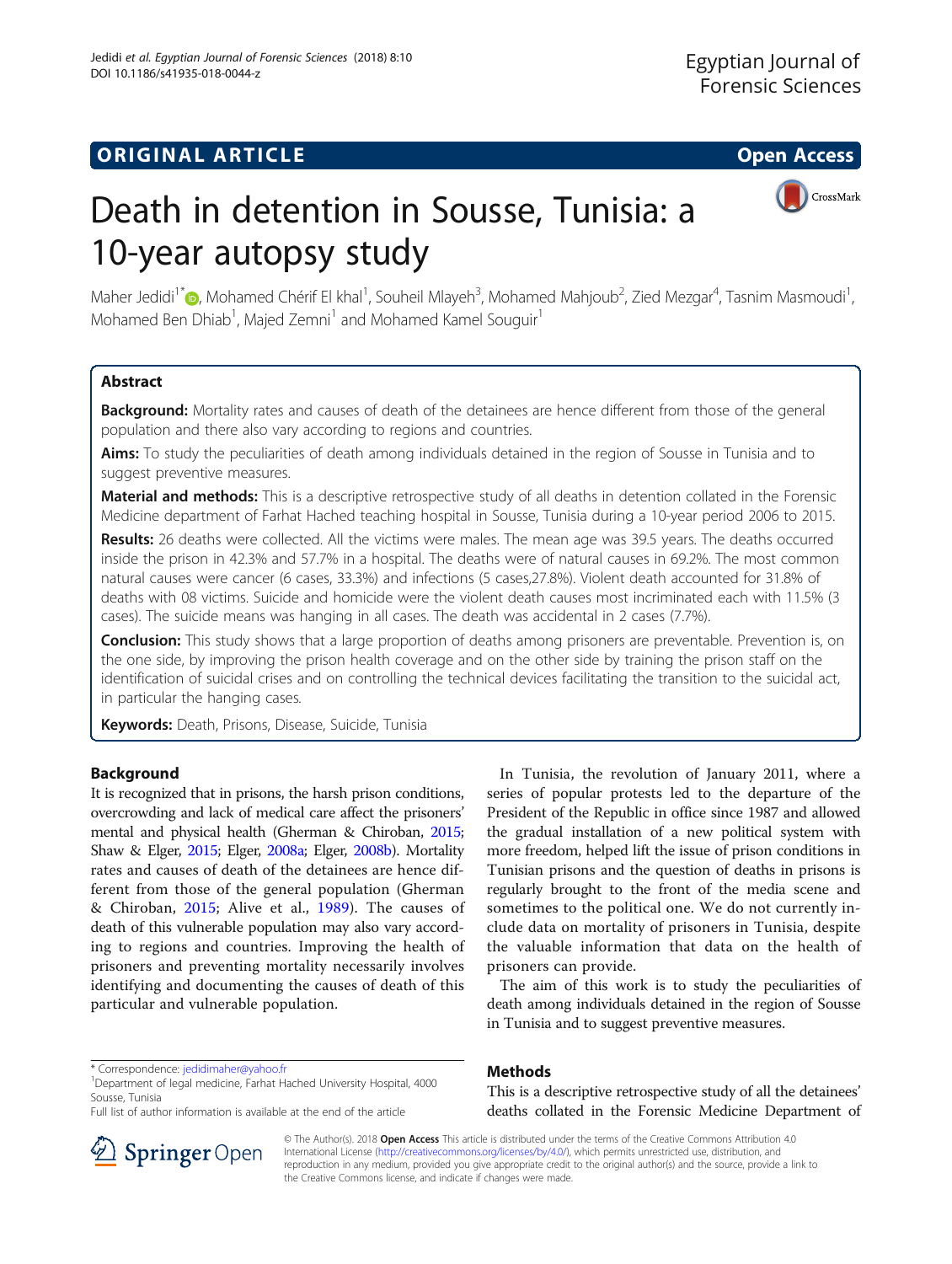Farhat Hached Teaching Hospital in Sousse for a period of 10 years from 2006 to 2015; we included the deaths of all detainees, even those occurring outside the place of detention.

The Forensic Medicine Department of the teaching hospital farhat hached Sousse, covers the whole region of Sousse, Tunisia and especially the civil prison of Messadine, the only prison in the region with a capacity of 2500 detainees, males and females. According to the Tunisian law, any any death in detention is considered a suspicious death that poses a forensic obstacle to burial. A judicial inquiry and an autopsy of the body are systematically performed.

Our data collection was achieved from the forensic autopsy cases (judicial requisitions, the deceased medical records, autopsy reports, complementary examination reports).

#### Results

#### Cases characteristics and death circumstances

In total 26 detainee deaths were collected, all Messadine prison detainees. A peak incidence was observed in the year 2014 with 7 deaths (Fig. 1). All the victims were males. The mean age was 39.5 years, ranging from 18 to 80 years. Among the victims 22 were convicted and 4 others were convicted on remand. The population caracteristics are presented in Table 1.

The deaths occurred inside the prison in 11 cases (42.3%) and in a hospital in 15 cases (57.7%).

# Death causes

The death was of natural cause in 18 victims (69.2%). The violent death accounted for 31.8% of the deaths with 08 victims. The age group has been correlated with the types of death and we founded that violent deaths were more prevalent in the 18 to 30 age group, while natural death concerned prisoners aged between 51 and 60 years.

Suicide and homicide were the most incriminated violent death causes each with 3 cases (11.5%). The suicidal means was hanging in all cases. The death was accidental



|                      | n              | Percent |
|----------------------|----------------|---------|
| Marital Status       |                |         |
| Single               | 12             | 46,1    |
| Married              | 12             | 46,1    |
| Divorced             | 1              | 3,8     |
| Widower              | 1              | 3,8     |
| Socio-economic Level |                |         |
| Low                  | 16             | 61,5    |
| Medium               | 8              | 30,8    |
| High                 | $\overline{2}$ | 7,6     |
| Lenght of Detention  |                |         |
| Less Than 1 year     | 8              | 30,8    |
| More Than 1 year     | 8              | 30,8    |
| Not Mentioned        | 10             | 38      |

in 2 cases (7.7%). The nature and causes of death are shown in Fig. 2 and Table [2.](#page-2-0)

## **Discussion**

The prisoners are under the responsibility of the authority that decided their detention and their health are a worldwide real problem and a public health priority (Ünal et al., [2016;](#page-3-0) Lines, [2008\)](#page-3-0). The death rates among prisoners are often reported to be higher than among civilians (Wobeser et al., [2002](#page-3-0); Salive et al., [1990;](#page-3-0) Dalton, [1999\)](#page-3-0). We did not find any statistics or publications on deaths in the penitentiary environment in Tunisia.

The relatively low number of deaths in our series, only 26 cases can largely be explained by the common practice of sentence suspension for medical reasons for the terminally-ill prisoners according to their disease evolution. This also partly explains the young age of our population. All the victims of our series were males. The detainee environment is known to be predominantly male and the great predominance of males in death series in penitentiary environments is often reported in literature (Gherman & Chiroban, [2015](#page-3-0); Ünal et al., [2016](#page-3-0); Wobeser et al., [2002](#page-3-0)).



#### Table 1 The characteristics of the population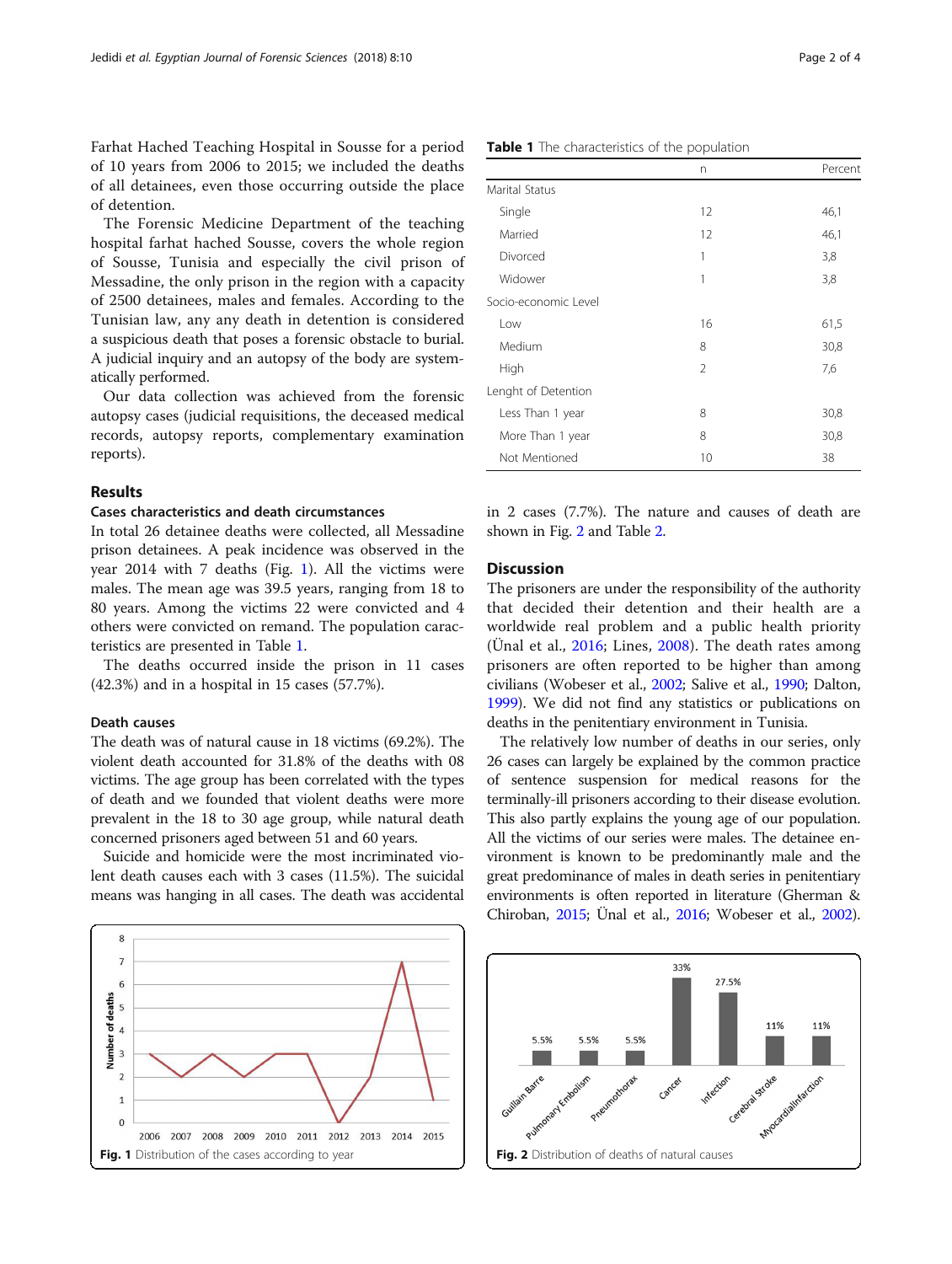<span id="page-2-0"></span>Table 2 Distribution of deaths of violent causes

|                            | n | Percent |
|----------------------------|---|---------|
| Accident                   |   |         |
| Médiastinitis <sup>a</sup> | 1 | 12,5    |
| Cafe coronary              | 1 | 12,5    |
| Homicide                   |   |         |
| Gunshot wounds             | 3 | 37,5    |
| Suicide                    |   |         |
| Hanging                    | 3 | 37,5    |
| Total                      | 8 | 100     |

<sup>a</sup>Mediastinitis complicating swallowed razor blade

Most victims had a low socio-economic level (17 cas). This is the context of poverty which is conducive to crime committing and which often explains the detention and conviction (Yapo Etté et al., [2012](#page-3-0); Okoye et al., [1999](#page-3-0); Faget, [2013\)](#page-3-0).

Regarding the cause of death, the majority of deaths (18/26) were of natural causes. It is related to the conditions of detention in Tunisian prisons. An April 2014 report, Prisons in Tunisia: International Standards versus Reality, by the UN Office of the High Commissioner for Human Rights, cited overcrowding, along with poor infrastructure, as the biggest problems in prisons (Kim et al., [2007\)](#page-3-0). Worldwide, the literature shows a wide variety of causes of death of detainees often with a predominance of natural causes. Thus, and as in our series, in penitentiary facilities in Atlanta, Georgia, between 1974 and 1985, the majority of deaths among prisoners were due to natural causes ("Prisons in Tunisia: International Standards versus Reality", UN Human Rights Watch report, [2014](#page-3-0)), and Saliva et al. also reported that over 68% of all deaths in the prison system of Maryland on an 11-year study period were due to diseases (Alive et al., [1989](#page-3-0)). Studies in India between 2001 and 2010 in Turkey between 2010 and 2012 also revealed that the vast majority of deaths in custody were of natural causes with 90% (Frost & Hanzlick, [1988](#page-3-0)) and 83.2% (Ünal et al., [2016](#page-3-0)). In contrast, in Canada, a study in Ontario between 1990 and 1999 showed that more than half of the deaths in custody were of violent causes (Wobeser et al., [2002](#page-3-0)).

The most common cause of natural deaths in our series was due to cancers (33.3%) followed by infections (27.8%). This correlated with the literature data. Indeed, cancer has accounted for 23.07% of natural causes after cardiovascular causes with 42.3% in a recent Turkish study (Ünal et al., [2016\)](#page-3-0). Similarly in the US between 2000 and 2013, in American prisons, they found that 79.6% of deaths were secondary to natural causes, and among them 30.5% were of cardiac cause and 26.3% of tumor origin (Bardale & Dixit, [2015\)](#page-3-0). Cardiovascular causes accounted for only 16.7% of natural causes in our series with two cases of myocardial infarction and pulmonary embolism. The young age of our population partly explains this low proportion compared to foreign series.

In our study there were three suicides 11.5%. In the international literature, the suicide rates among prisoners vary. Thus, a survey of all American prisons indicated that suicide is the second cause of death of prisoners, after the natural cause of death, with 12.09% (Bardale & Dixit, [2015\)](#page-3-0). In contrast, in Canada, 31.16% of prisoners' cause of deaths in Ontario between 1990 and 1999 were suicide (Wobeser et al., [2002](#page-3-0)). The mean age of suicide victims in the study were 25 years old. In the prisons of New York, 21% of deaths by suicide among prisoners concerned those aged between 25 and 29 years, and 26% were between 30 and 34 (Margaret, [2015\)](#page-3-0). Also in the Finnish and Australian studies, suicide was more common in younger prisoners (Marcus & Alcabes, [1993](#page-3-0); Joukamaa, [1997\)](#page-3-0). Saliva et al. (Alive et al., [1989\)](#page-3-0) reported that the relative risk of suicide among prisoners aged between 25 and 34 years was significantly higher than in any other age group.

Hanging was the means exclusively used by the prisoners of our study who committed suicide. This finding correlated with the literature data reporting that hanging is a frequent means of suicide in prisons (Wobeser et al., [2002;](#page-3-0) Yapo Etté et al., [2012](#page-3-0); Okoye et al., [1999\)](#page-3-0). The feasibility of including hanging in a closed environment may explain this finding.

The place of detention can influence suicidal detainees. In our series, the 3 suicides which occurred in prison was committed by three individuals who had already been condemned and purged their sentences. An Indian study on suicides in detention, found that more than 71% of suicides occurred in police stations and 36% of suicides occurred within 24 h following the arrest (Wobeser et al., [2002\)](#page-3-0). The custody period may also influence the detainees' passage to suicidal act. In the literature, the findings vary, the studies have shown that the mortality rate increases proportionately with the duration of the detention and other studies concluded to the contrary (Alive et al., [1989;](#page-3-0) Coffey et al., [2003;](#page-3-0) Topp, [1979\)](#page-3-0).

Other than suicide, the causes of violent deaths in our study were homicides by firearms and accidents. We collected three homicide cases (11.5%). In American prisons homicides, including accidental homicide due to the use of violence by the guards, accounted for 1.9% of causes of death of prisoners between 2000 and 2013. All homicide cases in our study were involuntary, occurring as a result of gunshot wounds in the aftermath of riots and escape attempts during the revolution of 2011. No case of murder was found. Only two cases of accidental death were found. In the literature after the suicide by hanging, death by substance abuse, which includes cases of poisoning and